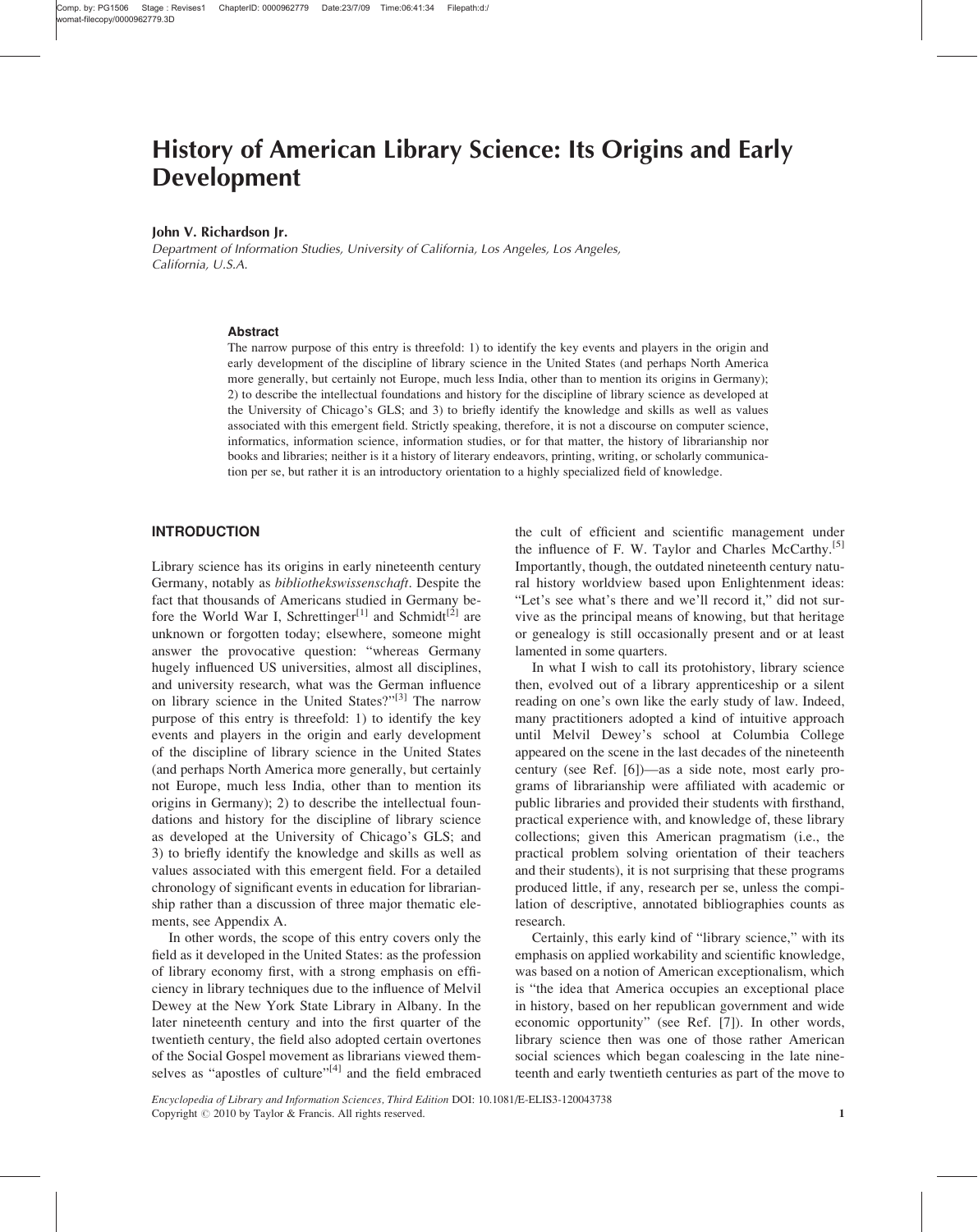professionalize vocational activities and as such would include dairy science, management science, military science, mortuary science, political science, and even creation science/intelligent design today. In the early twenty-first century, the term is still used interchangeably with librarianship, library and information science, and perhaps even information science, but there are important semantic differences. So, this entry will define what library science meant to a group of practitioners and professors after the turn of the twentieth century.

In Chicago during the late 1920s, a group of local librarians rallied for something more substantive than the existing institutionally based library programs after the appearance of the highly influential C. C. Williamson Report of 1923, which argued for dividing library clerical tasks from professional ones. Education for the latter, Williamson argued, should take place in universities where instructors would hold higher academic degrees and have had prior teaching experience. Hence, a so-called advanced or "Graduate Library School" was established at the University of Chicago to meet the Association of American Universities' standards, and which imbued a more exact meaning to this previous hollow phrase.

By "library science," they now meant the scientific study of the intersection of books and people.[8] In other words, attention shifted away from a library economy and its focus on institutional structures and processes to the user of the library—as an aside, American glossaries may have dropped the phrase "library economy" in the late 1920s, but bibliothécomie remained in French with its equivalents in other Romance languages.

Notably, the first Graduate Library School faculty at Chicago, under the leadership of George Works, embraced the twin concepts of original, independent research and promoted the publication of the results of their investigations (notably, diffusion via books in the "Studies in Library Science" series and in refereed articles in journals such as the Library Quarterly). Carleton B. Joeckel's The Government of the American Public Library of 1935, part of this SLS series, is particularly noteworthy for drawing upon political science for its theoretical orientation; according to some international reviewers, this work "at once placed American library research on a higher plane... [and, as a result, it] received the James Terry White Award in 1938 for 'notable published writing."<sup>[8]</sup>

In January 1931, the school published the first issue of The Library Quarterly, a double blind refereed "journal of investigation and discussion in the field of library science," edited by William M. Randall, who was assisted by a distinguished international advisory board. Rather than serve as a news magazine like the extant publications, the LQ was intended to strengthen the scientific underpinnings of the profession by stressing the social significance of the library rather than its internal operations and by publishing "exploratory rather than merely descriptive articles."<sup>[8]</sup> To understand this new conception of research, one need only read the lead article: C. C. Williamson's "The Place of Research in Library Service."<sup>[9]</sup>

The journal was edited at the University of Chicago until Stephen Harter (PhD, Chicago) at Indiana University took over in October 1990; John Richardson at UCLA served as editor from 1994 to 2003; next, Wayne Wiegand and John Bertot of Florida State University served as coeditors from 2003 to 2008; and from October 2008 to the present, John Carlo Bertot and Paul T. Jaeger serve as coeditors.

LQ, though still respected, has long since lost its absolute preeminence in the field with the rise of such scholarly journals as College and Research Libraries (1939), Journal of Documentation (1945), and the Journal of the American Society for Information Science and Technology (formerly American Documentation, 1950). Nonetheless, to understand more fully the role and contribution of the journal over time, one should consult Arthur P. Young's 2006 LQ article which identifies LQ's leading contributors (i.e., Howard Winger and Lawrence Thompson), the most cited authors (i.e., Don Swanson and Abe Bookstein), and the most cited articles (see his top thirty list presented as table five) between 1956 and 2004.<sup>[10]</sup>

# KNOWLEDGE AND SKILLS (OBJECTS OF STUDY)

The essential skill provided by librarians, curators, archivists, and others is the provision of information, especially via organized collections of reading materials. Hence, how one might best provide this information is the main problem. Concomitantly, the dual mission of this field is to ensure the preservation of such materials (thus, the leading intellectual question is: what should you save, if you can't save everything?) and then delivering access to these materials (hence, the main intellectual question is: how to best do so, given the variety of formats and technologies?). Therefore, these are the two primary theoretical questions which one must answer.

Historically, these skills demanded a knowledge set related to bibliographical access control: 1) bibliographical description (aka rules for cataloging) and 2) bibliographical arrangement (aka systems for classification) as well as infrastructural concerns (such as the proper administration and management of complex institutions); furthermore, the desire for more scholarly librarians, ones capable of creating new knowledge about the interaction of books and people, required the use of statistical techniques and interpretive models (drawn from history or cultural anthropology, in particular).

Once highly valued by bibliographers and librarians in the nineteenth century, the compilation of bibliographies (even rigorous or systematic annotated ones) came to be viewed as merely the parent of real research, as merely the first step prior to solving a research problem. At Chicago,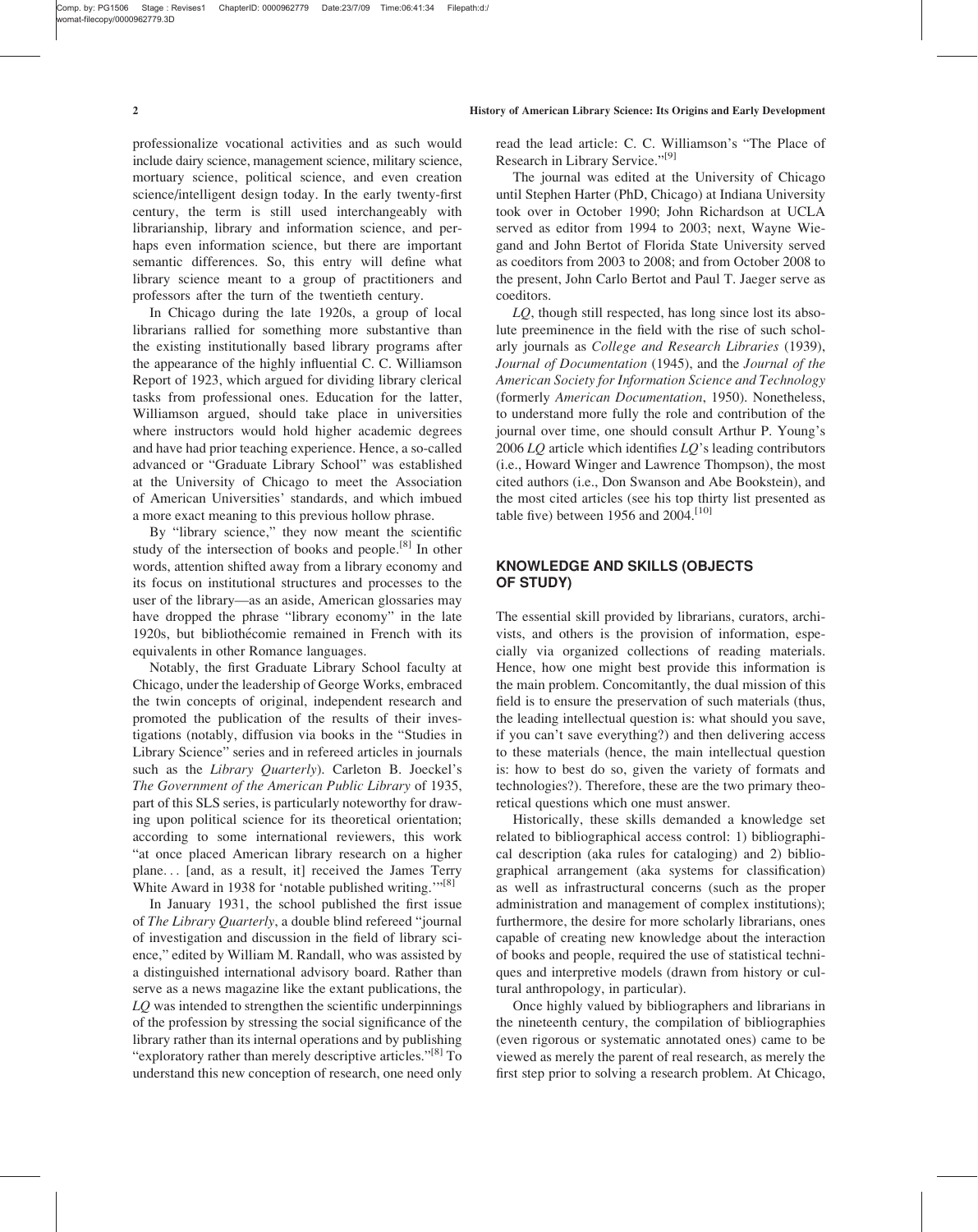Waples' graduate courses in research methods drew upon interdisciplinary sources including history (i.e., of books, libraries, and printing), psychology (i.e., of the patron, reader, or user's information seeking behavior), and sociology (i.e., a rigorous and systematic community analysis or needs profiling is necessary prior to building diverse, useful or viable collections of materials for library users). Now the classic methods textbook, Waples' 1939 Investigating Library Problems, with its emphasis upon the validity and reliability of evidence, served several generations of graduate students. In essence, this text and his course inspired the confidence of young researchers to conduct research independently; to communicate and thereby share their findings; pursue adaptive, critical, and reflective thinking; undertake logical problem solving; and respect for the diversity of opinions. Library science would not develop its own unique methodologies until the introduction of a kind of statistical bibliography, also known as bibliometrics or citation counting, until the 1950s. And even so, that is still debated by some writers who attribute its true origins to psychologists in the early 1900s; clearly, though. E. Wyndham Hulme coined the phrase "statistical bibliography" in 1922–1923 and such work appeared in the Bulletin of the International Institute of Bibliography as early as 1911. This point is important to those who hold that to be considered a discipline, library science must have its own unique methods.

To achieve what Harvard University had done for law and what Johns Hopkins University had done for medicine, then a true "library science" would have to be offered at the graduate level. There would be no place for the holder of a high school degree or some mere technical/trade school curricular orientated worker (which would produce a technician who knew how to do something, rather than a professional who also knew why do something in the first place by investigating the philosophical underpinnings of such actions). In other words, what some graduate educators sought was a diagnostician of professional tasks, not a mere mechanic suited to routine library clerical tasks.

So, in the mid-1920s onward, the American Library Association's Board of Education for Librarianship, influenced by the Williamson Report, mandated a set of admissions requirements to accredited programs of librarianship. One of the explicitly, stated entrance requirements now included a college degree (commonly held in English literature, American history, or a western European foreign language—a social science major, if present, was rather more common than the natural or physical science backgrounds of the small remainder of applicants). This stance is well articulated in Pierce Butler's Introduction to Library Science and Douglas Waples' Investigating Library Problems which taken together, established an epistemological stance toward our activities—with a good science and good practice, things should take care of themselves.

As expressed in Butler's Introduction, the scope of library science covered the sociological problem (e.g., the role of books in society), the psychological problem (e.g., the psychological motive for reading among individuals or the effect of reading on the reader), and the historical problem (e.g., the literary history of scholarship). By the 1990s, increased interest was paid to the distinction between tacit and implicit knowledge as well as the difference between declarative (i.e., know what) and procedural (i.e., know how) knowledge.

The relationship between the empirical knowledge as generated by GLS faculty and its doctoral graduate students and the practical knowledge which could be applied by practitioners is most clearly demonstrated in their Annual Library Institutes beginning in 1936. Topics are those of pragmatic interest to practitioners and cover such topics as book selection (1939), acquisition and cataloging (1940), and reference service (1943). For more thematic issues, one can consult the list of these annual institutes through 1951 in Appendix B.

# TYPES OF LIBRARIES (INSTITUTIONAL INFRASTRUCTURES)

Early education for librarianship in the late nineteenth century possessed a strong applied or pragmatic work orientation due to its being situated within the institutional framework of a local public or academic library. At the University of Chicago, the new appointed faculty members, except for Pierce Butler who came from the Newberry Library and Harriet E. Howe, a peace offering to American Library Association, were not library practitioners. Rather they held degrees in various academic disciplines including education (Howe and Works), educational psychology (Waples), ecclesiastical history (Butler), linguistics (Randall), and philological studies (Wilson). Nonetheless, they continued to teach about types of libraries: college (Randall and Wilson); public (Wilson and Joeckel), and school (Waples).

GLS graduates also played an important role in shaping American education for librarianship, as they became deans and directors there and in the other leading programs across the nation: Bernard R. Berelson at the University of Chicago; J. Periam Danton at UC, Berkeley; Raynard Swank at UC, Berkeley; Jesse Shera at Case Western Reserve University; and Ralph Shaw of Rutgers University.

Later in the 1950s, library science programs, such as those at the University of Michigan and the University of Illinois, downstate at Urbana-Champaign (and populated with GLS alumni including Thelma Eaton, Herbert Goldhor, Rose Phelps, and Mary A. Lohrer), would shift their curricular emphasis from types of libraries to library services (which would include functional activities such as abstracting and indexing, acquisitions, cataloging and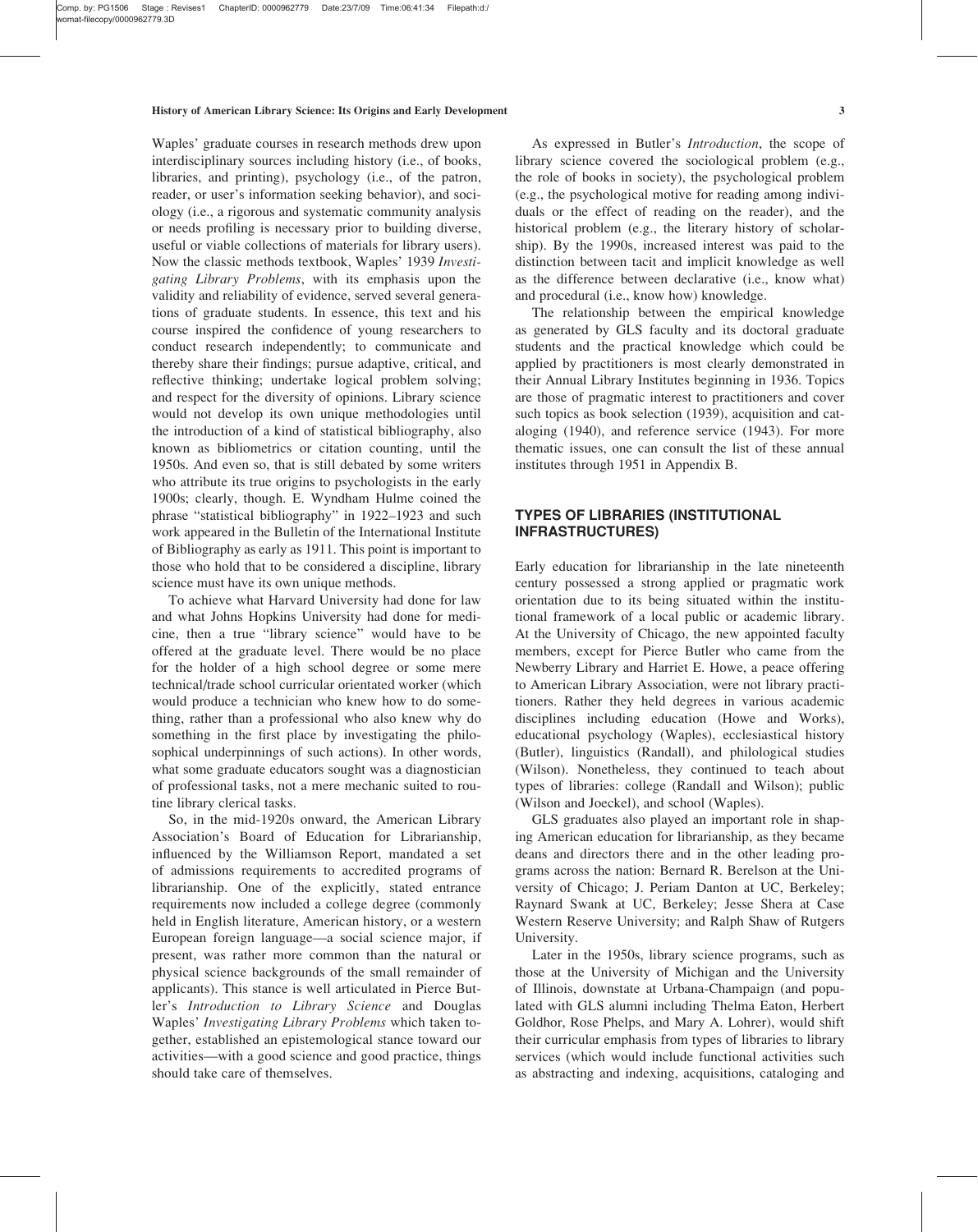classification, collection development, outreach to underserved populations, programming, reader's advisory, and reference work). Most recently, the curriculum has shifted yet again, this time to the role of information in society.

# VALUES

As articulated in Butler's Introduction, "a scientist always selects the field of his observation. In his eyes not all facts are of equal importance. He does not devote his days to the endless multiplication of his sensual perceptions in the hope that perhaps something new will come to his notice...His professional ambition would prefer that his name should be used to designate a new theory than any number of previously unrecorded species. His concern is, first of all, functional significance. He has also a perverse curiosity about the unexplained."<sup>[11]</sup>

In the narrowest institutional terms, Butler's classic work helped the library profession understand the mission of an Advanced, Graduate Library School, serving as an aspirational document of what the GLS's goals and objectives were. Concomitantly, Waples research methods textbook is a companion piece on how to undertaking reliable and valid social science research. Waples recommends that a would-be researcher focus on stating a research problem, examine the validity of evidence, draw an adequate sample to ensure reliability, and pay attention to sources of evidence.<sup>[12]</sup> Basically, Waples' text offered readers a structured way of thinking about the field of library science.

Many thoughtful writers today suggest that library science has been shaped by an instrumental, positivistic social science during its Chicago years. Despite later claims of being value-free or neutral (which necessarily arise when talking about the need to build balanced collections of library materials, at least if one wishes to be respectful of the diversity of different points of view and provide these different perspectives on socially controversial matters), a complex constellation of values exists (namely, the perceived need for preservation and the concomitant access services for library users and their right to know as well as equity of access; literacy is foundational for the preceding, but not numeracy per se; rights to privacy and free speech, contextualized inside a democratic society, often associated with a liberal or advanced capitalism). In short, many of us believe that it is better to be informed than ignorant because access to information reduces social inequities.

One of the best examples is the *Public Library Inquiry* of 1949  $^{[13]}$  which posits the American public library as a democratic institution, responsible for social equalization. Many librarians would agree with the following belief statement (aka articles of the Library Faith): that the act of silent reading of nonfiction as well as fiction is desirable; libraries should avoid censorship and support intellectual freedom by offering a balanced or unbiased collection of authoritative or at least credible materials, be public, free of direct use fees; furthermore, these cultural nonprofits are good or desirable while large, forprofit companies are bad (if not, lazy or even evil)—or simply put, many librarians would respect intellectual property rights (but support the notion of fair use within the bundle of copyrights), yet oppose the increasing "commodification" of information, a term which dates to the 1970s.

Controversy exists about the proper role of pure versus applied problem solving; see, for example, Works' cooperative research agenda proposal.<sup>[14]</sup> Likewise, Butler initially argued for a strongly interdisciplinary approach, drawing upon the three academic disciplines of history, sociology and psychology.<sup>[11]</sup>

Like other research university disciplines, though, original, independent research in the form of a dissertation or thesis is still expected, if not valued, as is the desirableness of seminars, or scholars' workshops, over large classroom lectures (although popular, asynchronous online courses as offered by some LIS programs may be cited as a counterexample). Despite some antagonism at the outset and continuing today because one's research agenda may be set by the agency or philanthropic organization, nonetheless, the role of extramural funding is significant in research universities (note that the Chicago GLS got its start from the Carnegie Corporation with a one million dollar grant); and in situ, may explain, at least partially, the rise of the I-school movement.<sup>[15]</sup> Perhaps someone else should write on its origins in the research university because it is out of scope for this entry on library science. Certainly, a recent tension has emerged between two models—the scholarly professor and the research professor. Early on, the former model, aka the "lone wolf" model (i.e., an independent scholar working alone in the library/archives writing a monographic volume, published by a leading university press) dominated the discipline of library science. Later, the field witnessed a shift to the other model, which may have begun with the introduction of information science into the more traditional library service programs in the 1960s and 1970s. At this time, another group of individuals, largely from mathematics (such as Robert M. Hayes) and the physical sciences (such as Don R. Swanson) were hired into library science programs, and with them came an interest in extramural funding, a strong sense of the need for collaboration, a major role for microfilm and computer technology including punch cards, and a rather ahistorical approach to the profession. They called themselves information scientists (note that one rarely encounters a library scientist).

Perhaps the rise of superior Soviet technology in the late 1950s (notably, the successful launch of Sputnik, the first man into space, as well as the first ICBM), caused the U.S. Congress to pass the National Defense Education Act of 1958 and in turn caused the federal government to spend even more on competitive research grants in higher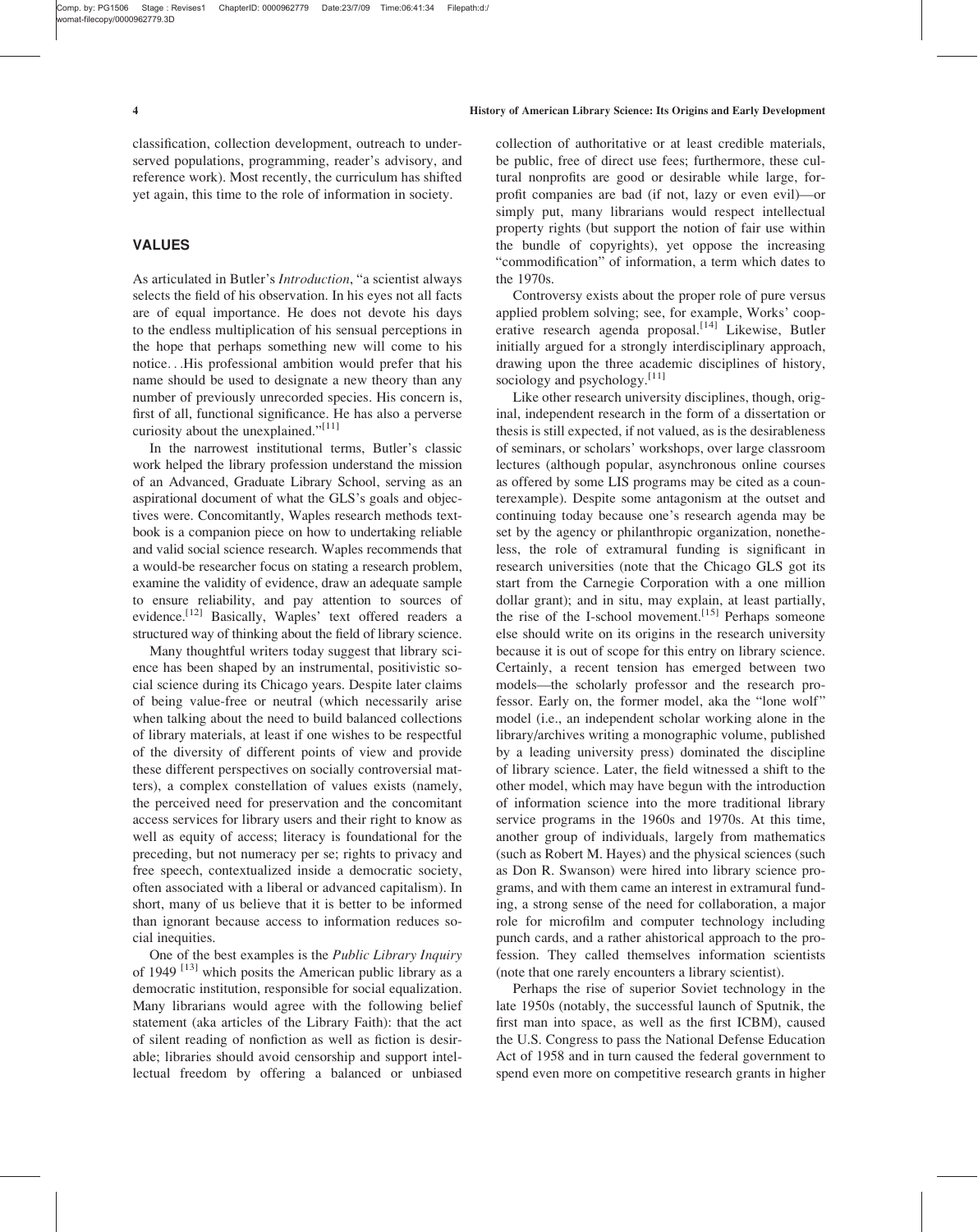education, benefiting the information science types in library programs; certainly, there is also evidence of the Cold War, the National Science Foundation, and Big Science before these events, however, which could also explain the large-scale U.S. federal grant making.

Doug Raber's The Problem of Information: An Introduction to Information Science<sup>[16]</sup> brings a strongly humanistic orientation to the discussion of representation of information, relevance, and the value of semiotics. Likewise, the library science field has embraced the inclusion of archival sciences in the 1980s and informatics (not to be confused with computer science) in the 1990s. Since computer science focuses on algorithmic solutions to improving the speed and space domain of computation, library science stresses the more humanistic interests (or, the people aspects) in the intersection of science, technology and society.

Philosophically speaking, library science researchers believe that things can be measured; on the other hand, that may well beg the more fundamental question of what cannot be measured. The differing methodological orientations have caused the discipline to divide into two camps at times: the "quals" versus the "quants." The desire for universalistic abstraction (rather than mere descriptive chronologies of the local library<sup>[17]</sup> can be cited as a model in this regard) has been problematic even in the historically oriented side of the house. In any event, however, the fundamental unity in library science lies in the rigorous, spirit of inquiry as articulated at Chicago. The following example from the 1930s of Leon Carnovsky's spirit of inquiry is illustrative: while walking on the Midway with Wilson, Carnovsky challenged on the vendors hawking an expensive cigarette lighter called the everlasting match. "See here, Mister, there is something wrong with that assumption. If one match is everlasting, why get three?" $[8]$ By the mid-to-late 1930s, Butler had begun to recognize a possibly fatal flaw in the GLS approach mainly that of scientism, the overly narrow focus on only the quantifiable aspects of the field. He wrote on this topic in 1941 and again in 1951; by then, he had become absolutely convinced that "there was no room for humanistic concerns in this new world view. Although [Butler] believed that the GLS's 'highest intellectual achievement was the establishment of library science on a sound basis in a few areas,' the humanistic side of librarianship had been displaced by practitioners of a narrow objectivity. Librarianship had, in fact, been replaced by a pseudo-science in Butler's opinion. Ideas were supplanted by facts, or even worse, by mere data. The field risked becoming truly antiintellectual, lost in 'the simplicity of its pragmatism.'"<sup>[11]</sup>

# **CONCLUSIONS**

"Within the recent past, librarianship had placed a heavy emphasis upon tradition and custom as a way of doing things." $[11]$  Yet, many of these earlier works by bibliographers and librarians were viewed as "too practical and obvious to merit" attention in a research-oriented environment like the American university, $^{[8]}$  nonetheless the introduction of a library economy, similar to hone economics or domestic science, by Melvil Dewey and other events in 1876 are two of the important watershed events in the history of library science. In addition, the establishment of the Graduate Library School at Chicago was a pivot watershed event in the establishment of a real library science in the United States and the subsequent professionalization of education for librarianship. At Chicago, early writers "described library science 'as the science of the care and use of books both for the control of knowledge already in existence and for the discovery of new knowledge through researches in books themselves or with books in connection with other sources of information'....Waples, as acting dean, in 1931 defined research in library science as 'extending the existing body of knowledge concerning the values and practices of libraries in their many aspects, and including the development of methods of investigation whereby significant data are obtained, tested, and applied.'"[8] The affiliation of a program with a research oriented university like the University of Chicago imparted a more theoretical dimension to librarianship; the key players and staunch supporters of this movement include the early GLS faculty such as George Works, William M. Randall, Douglas Waples, and Pierce Butler (at least until near the end of his life, when he began to have grave doubts). GLS alumni, such as Herbert Goldhor, also played a role in the adoption of social science research methodologies.<sup>[19]</sup> In short, I have argued that the American notion of library science is largely a creation of the GLS at Chicago. I have not intentionally ignored other library science programs, or Shera's foundation of a new kind of school at Case Western Reserve University, where the introduction of graduate studies in what became known as documentation led eventually to the idea of an information science. Simply, these ideas are out of scope for the purposes of this entry.

More recently, writers, notably John Budd,<sup>[20]</sup> have remained optimistic about the role of hermeneutical phenomenology ("which combines a kind of realism with understanding of the dynamics of human action and perception") which brings a sense of intersubjectivity to combat the repressive aspects of scientism in library science.

"Whether 'books' was too narrowly understood [at Chicago] to mean the codex rather than the 'generic book,' thus ignoring scientific report literature and giving rise to the new intellectual discipline of information science, is outside the scope of this article (although there appears to be evidence for this hypothesis)."[8] The introduction of library automation in the 1960s buoyed the field.

Likewise, information studies (a recently emergent dimension) seems to offer the softer intersection of information resources, information technology processes, and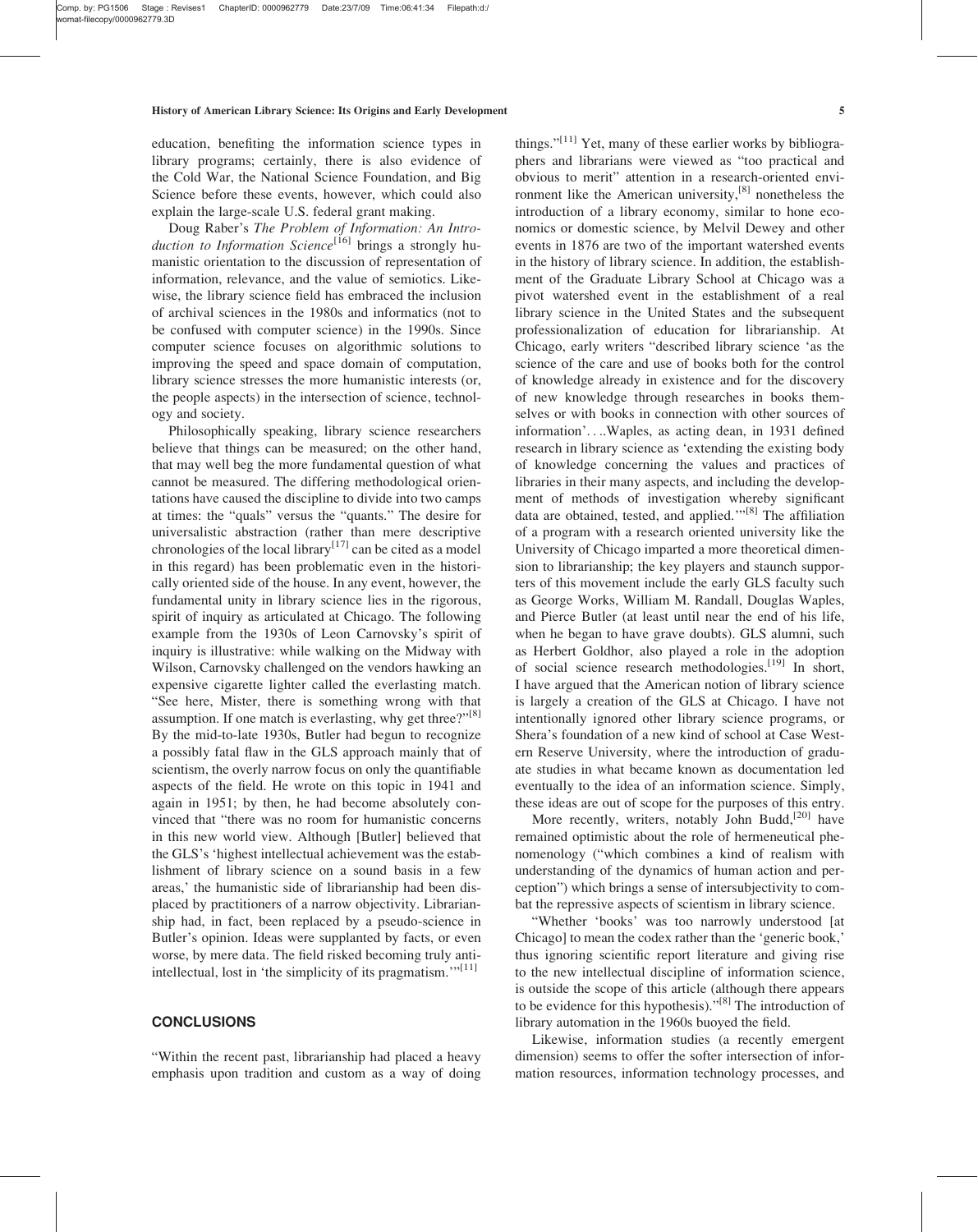user needs. Yet, the recent discussions of a humanistic I-school seem strongly reminiscent of this library science as understood by the University of Chicago and their being situated in large research universities will influence much of their research agenda. Of course, only time will tell if this "school of thought" holds up. Certainly, the intellectual history of specific programs is yet to be written; a notable one would look at the aggressive expansionism at Berkeley by Danton followed by the underestimated intelligence and strategic shrewdness of Ray Swank.<sup>[3]</sup>

More than ten years ago, a fellow encyclopedist observed that "although research in library science has come a long way, it still has not reached the maturity of other disciplines... [and struggles with] an academically imposed inferiority complex and linguistic dilemmas on the meaning of research for an applied and service field"<sup>[18]</sup> and it is hard to disagree with his assertions. In fact, the continuing relevance of a "library science" to an information society remains an open question and Blaise Cronin has provocatively asserted that "there is, and can be no such thing as 'library science.'"<sup>[21]</sup>

# ACKNOWLEDGEMENTS

This work benefited from the comments of two anonymous reviewers as well as one of the editors, Mary Niles Maack. In addition, I greatly appreciate the fact that Larry Olszewski; Boyd Rayward; John Budd; and Michael Buckland answered my questions, contributed ideas as well as took the time to read and comment on an earlier draft of this entry.

# APPENDICES

# A. Chronology of Significant Events in Education for Librarianship

# 1870s

1879, May: Melvil Dewey suggests a "librarians' college" which would be attached to a normal school with a considerable library.

#### 1880s

1883, August: Dewey proposes school of library economy at Columbia College.

1886, July: Dewey announces his school will open in October at Columbia College.

1887, 5 January: First class in library economy offered at Columbia College.

1888: Dewey argues for correspondence courses in special library and small library services (hence, first distance education program).

1889: First class graduates from Columbia College; school transferred to New York State Library in Albany on 1 April; August: Annie C. Moore argues for special training of children's librarians.

#### 1890s

1890, June: Pratt Institute, Brooklyn offers its first class in cataloging followed by library economy courses.

1891: Drexel Institute started offering library economy courses.

1893, September: Armour Institute Library Class first term under direction of Katharine L. Sharp in Chicago.

1895: First separate course in government publications offered by F. Jackson at Armour Institute.

1897: Transfer of the Armour Institute to University of Illinois, Urbana.

1898, August: New York State Library's Library School offers specialized instruction for law, medical, education, and engineering librarians.

## 1900s

1901: Carnegie Library of Pittsburgh establishes Training School for Children's Librarians; Western Reserve proposes library school.

1902, August: Four year library training class announced by Simmons College, Boston.

1903: New York Public Library establishes training class; Western Reserve receives endowment for library school from Andrew Carnegie; American Library Association's Committee on Library Training recommends correspondence work offerings

1905: Melvil Dewey suggests that only three schools are needed: one at Albany, one in Midwest, and another at the University of California; University of Washington offers their first annual summer school for library training; Syracuse University establishes Library School; Andrew Carnegie tells library school class serve that "nowadays professionally trained people are needed."

1906, June 16: First MLS (honoris causa) degree conferred at SLS, Albany.

1907: Library School faculty from various schools met for the first time at Asheville, NC, American Library Association Convention (ALA).

### 1910s

1911: Roundtable of Library School Instructors formed in ALA.

1915: Association of American Library Schools founded.

1919: University of Texas establishes School of Library Science; September: Andrew Keogh (Yale) argues that academic librarians need advanced library training; Charles C. Williamson publishes ground-breaking Some Present-Day Aspects of Library Training.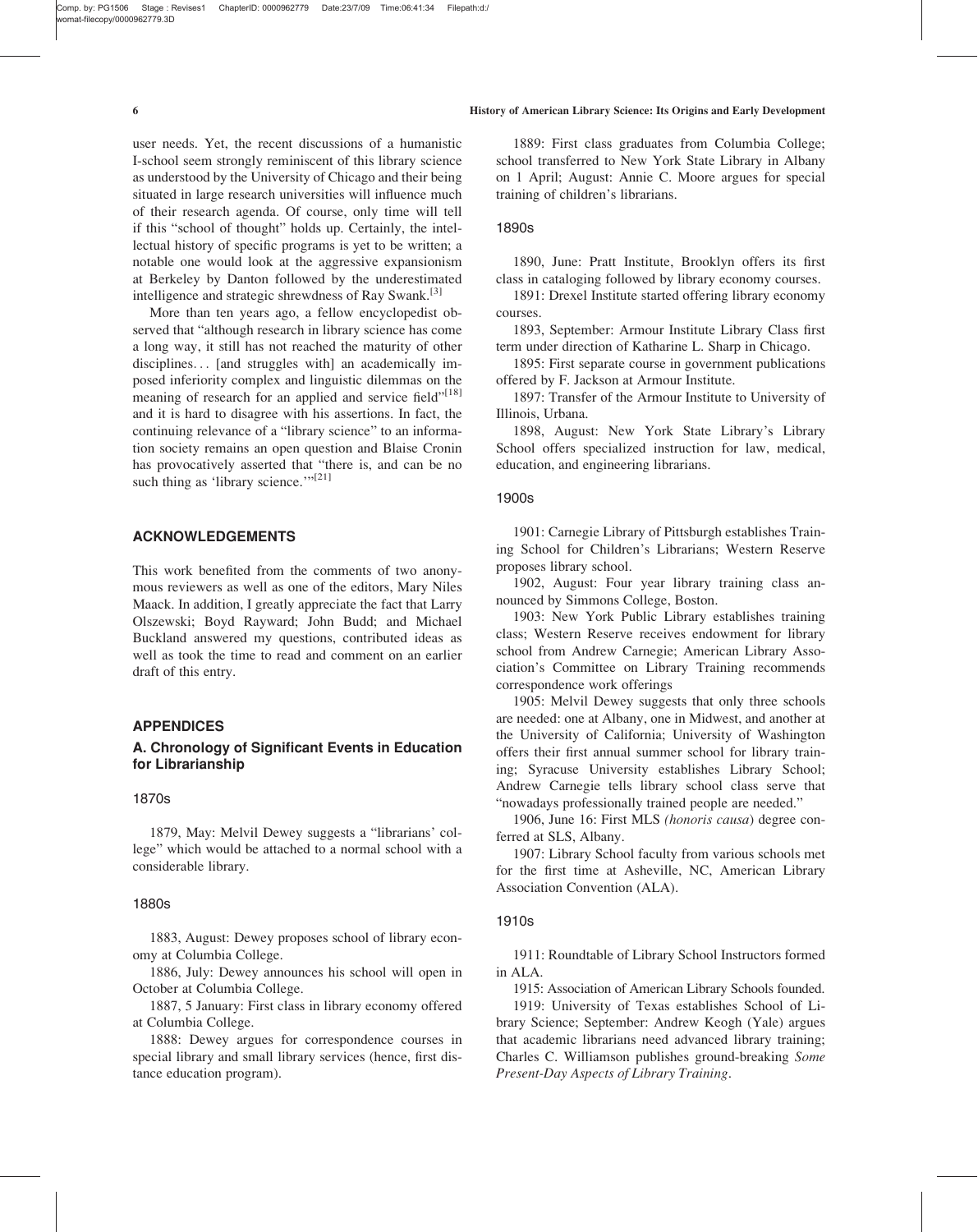# 1920s

1922: Charles C. Williamson transmits "Training for Library Work" to Carnegie Corporation.

1923: Williamson's Training for Library Service appears in print; ALA's Executive Board appoints Temporary Library Training Board.

1924: ALA establishes Board of Education for Librarianship with Carnegie Corporation assistance.

1925: Tse-Chien Tai's "Professional Education for Librarianship," PhD dissertation, University of Iowa.

1926: Carnegie Corporation funds the first Graduate Library School at the University of Chicago, which offers first summer institute for Library Science; the Albany Library School and NYPL Library School merge and transferred to Columbia University.

1927: GLS at Chicago appoints George Works first dean; ALA launches Curriculum Study under the direction of W.W. Charters.

1928, Fall: GLS at Chicago admits students working toward PhD degree.

1929, April 12: George Works resigns as Dean of Chicago GLS.

### 1930s

1930: First PhD in library science: Eleanor Upton's "A Guide to 17<sup>th</sup> Century Materials in the Reports of the Historical Manuscripts Commission of Great Britain to Date" at University of Chicago.

1932: Louis Round Wilson appointed dean of Chicago GLS.

1933: Publication of Pierce Butler's An Introduction to Library Science; ALA Board of Education for Librarianship establishes qualitative Minimum Requirements for library schools.

1936: Two major studies appear: Ralph Munn's Conditions and Trends in Education for Librarianship and Ernest J. Reece's The Curriculum in Library Schools.

#### 1940s

1942: Louis Round Wilson retires as Dean of Chicago GLS.

1943: Publication of Metcalf, Osborn, and Russell's Program of Instruction in Library Schools.

1946: Publication of Joseph L. Wheeler's Progress and Problems in Education for Librarianship and J. Periam Danton's Education for Librarianship; ALA Council establishes Library Education Division.

1947: Harriet E. Howe moves the University of Denver program from a BLS to a one year MLS degree; Florida State University sends library science educators throughout the state in automobiles.

1948, 1 August: ALA's BEL suspends accreditation of library schools; University of Illinois and University of Michigan offer PhD program in library science.

1949: Twenty-seven of the thirty-two accredited schools adopt the new MLS degree (or in process of doing so); publication of Bernard Berelson's Education for Librarianship.

#### 1950s

1951, July: ALA adopts new Standards of Accreditation making MLS entry level degree.

1952: Columbia University offers Doctor of Library Science.

1956: Western Reserve University offers PhD degree.

1959: Robert M. Hayes at UCLA teaches first course ever on information storage and retrieval; University of California at Berkeley offers PhD degree; ALA Council adopts Standards and Guidelines for Undergraduate Programs in Library Science

#### 1960s

1960: Rutgers University offers PhD degree.

1961: Journal of Education for Librarianship established; publication of Sarah Vann's Education for Librarianship Before 1923.

1962: ALA appoints Commission on a National Plan for Library Education.

1965: U.S. Office of Education establishes position of Library Education Specialist; NDEA Institute funds made available for school librarianship; HEA, Title II Part B provides funds for institutes and fellowships.

1966: ALA establishes Office for Library Education; UCLA establishes two year MSIS degree program.

1968: ALA's COA establishes subcommittees on undergraduate and graduate standards for accreditation.

#### 1970s

1970: ALA Council adopts Library Education and Manpower policy (so-called Asheim statement); Publication of Hal Borko and Robert Hayes' Education for Information Science and C. Edward Carroll's The Professionalization of Education for Librarianship.

1972: ALA's COA establishes revised Standards for Accreditation; Jesse Shera's Foundations of Education for Librarianship; UCLA establishes two-year MLS degree incorporating MSIS degree.

1974, School of Information Studies, Syracuse University, established.

1975: Publication of Charles Churchwell's The Shaping of American Library Education.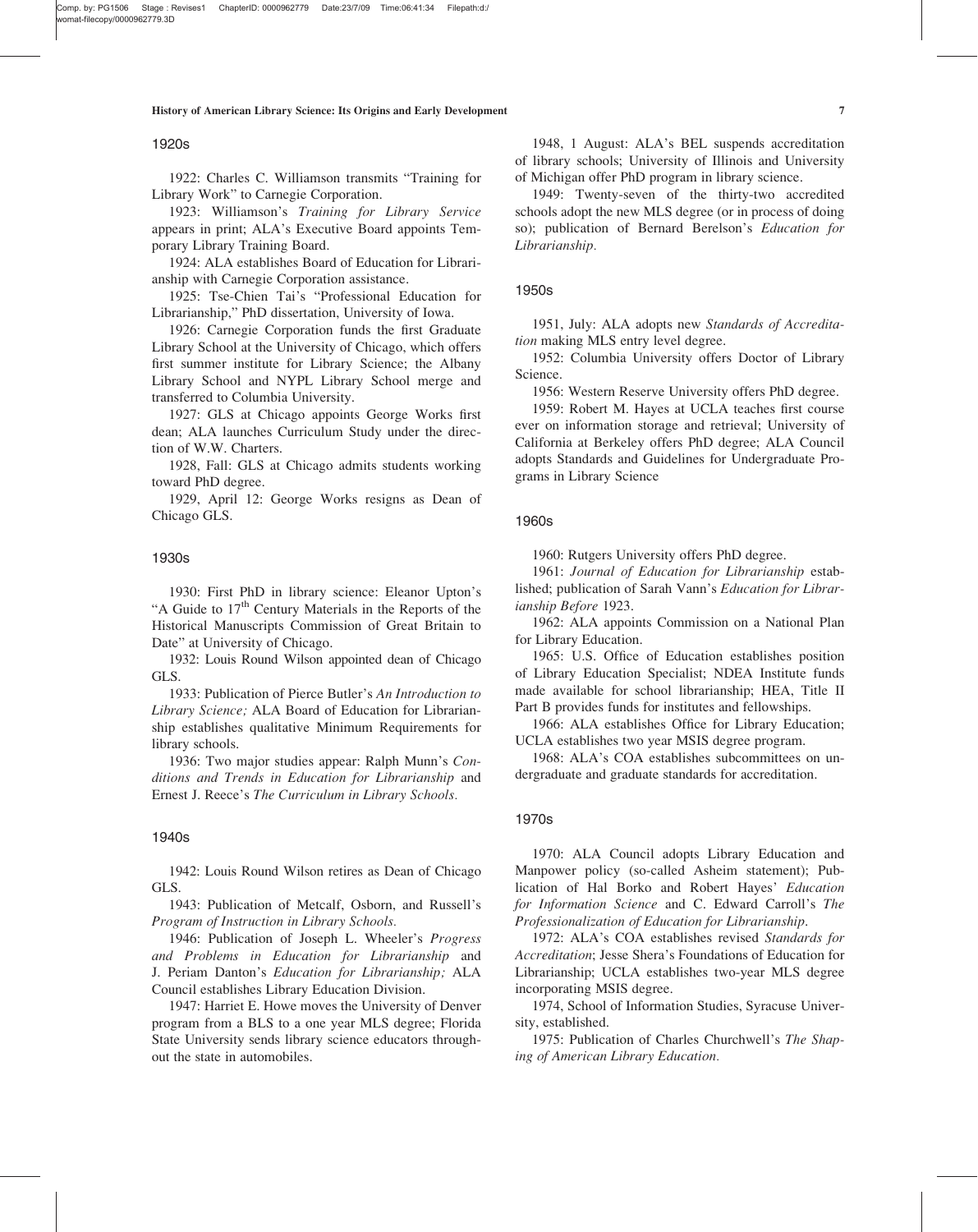Comp. by: PG1506 Stage : Revises1 ChapterID: 0000962779 Date:23/7/09 Time:06:41:35 Filepath:d:/ mat-filecopy/0000962779.3D

1980s

1980: Publication of The Conant Report: A Study of the Education of Librarians.

1982: Publication of Richardson's The Spirit of Inquiry, the GLS at Chicago, 1921–1951.

1983: AALS changes name to Association for Library and Information Science Education.

1986: ALISE and ALA celebrates 100 years of education for librarianship in New York City.

1988: ALA executive Board endorses joining the National Council on Accreditation of Teacher Education as a specialty organization for the purpose of accrediting first professional degrees for school library media specialists.

1989: Library and Information Science Distance Education Consortium formed; Graduate Library School, University of Chicago, closes.

# 1990s

1990: ALA Executive Board appoints a Special Committee on Library Closings.

1992: Standards for Accreditation, 1992, adopted by the Council of the American Library Association; ALA president-elect, Marilyn Miller, announces Project Century 21, a major research and study project for the development of library and information science education.

1993: Columbia University, echoing its 1889 action, once again closes its School of Library Service.

1996, School of Information, University of Michigan, established.

#### 2000s

2001, iSchool, University of Michigan, established.

2002, School of Information, University of Texas at Austin, established.

2005, First conference of i-School Community at Pennsylvania State University.

Sources: Updating John V. Richardson Jr. et al., Chronology of Significant Events in Education for Librarianship, 1879–1986 (Chicago, IL: American Library Association Standing Committee on Library Education, 1987); John V. Richardson Jr. with Jane B. Robbins, reprint ed., In Education for the Library/Information Professions: Strategies for the Mid-1990s, edited by Patricia G. Reeling (Jefferson, NC: McFarland Publishing, 1993), pp. 73–76.

| <b>Volume</b><br><b>Number</b> | <b>Title of Institute</b>                               | <b>Dates of Institute</b> | <b>Volume Editor</b>                            | <b>Publication Date</b> |
|--------------------------------|---------------------------------------------------------|---------------------------|-------------------------------------------------|-------------------------|
| 1                              | Library Trends                                          | 3–15 Aug. 1936            | Louis R. Wilson                                 | March 1937              |
| $\overline{2}$                 | The Role of the Library in Adult<br>Education           | 2-13 Aug. 1937            | Louis R. Wilson                                 | December 1937           |
| 3                              | Current Issues in Library Administration                | $1-12$ Aug. 1938          | Carleton B. Joeckel                             | April 1939              |
| 4                              | The Practice of Book Selection                          | 31 July-13 Aug. 1939      | Louis R. Wilson                                 | February 1940           |
| 5                              | The Acquisition and Cataloging of<br><b>Books</b>       | 29 July-9 Aug. 1940       | William M. Randall                              | December 1940           |
| 6                              | Print, Radio, and Film in a Democracy                   | 4–9 Aug. 1941             | Douglas Waples                                  | February 1942           |
| 7                              | Reference Function of the Library                       | 29 June $-10$ July 1942   | Pierce Butler                                   | 1943                    |
| 8                              | The Library in the Community                            | 23-28 Aug. 1943           | Leon Carnovsky and<br><b>Lowell Martin</b>      | June 1944               |
| 9                              | Library Extension: Problems and<br><b>Solutions</b>     | $21-26$ Aug. 1944         | Carleton B. Joeckel                             | 1944                    |
| 10                             | Personnel Management in Libraries                       | 27 Aug.-1 Sept. 1945      | Lowell Martin                                   | 1946                    |
| 11                             | Library Buildings for Library Service                   | 5-10 Aug. 1946            | Herman H. Fussler                               | 1947                    |
| 12                             | Youth, Communication, and Libraries                     | 11-16 Aug. 1947           | Frances Henne,<br>Alice Brooks, and Ruth Ersted | 1949                    |
| 13                             | Education for Librarianship                             | 16–21 Aug. 1948           | <b>Bernard Berelson</b>                         | 1949                    |
| 14                             | A Forum on the Public Library Inquiry                   | 1949                      | Lester Asheim                                   | 1950                    |
| 15                             | Bibliographic Organization                              | 24–29 July 1950           | Jesse J. Shera and Margaret E. Egan             | 1951                    |
| 16                             | Librarians, Scholars, and Booksellers at<br>Mid-Century | 1951.                     | Pierce Butler                                   | 1953                    |

B. Annual Library Institutes Held in the GLS at Chicago, 1936–1951

Source: John V. Richardson Jr., The Spirit of Inquiry: The GLS at Chicago, 1921-1951. Foreword by Jesse Shera, ACRL Publications in Librarianship, No. 42, American Library Association, Chicago, IL, 1982, p. 173.[8]